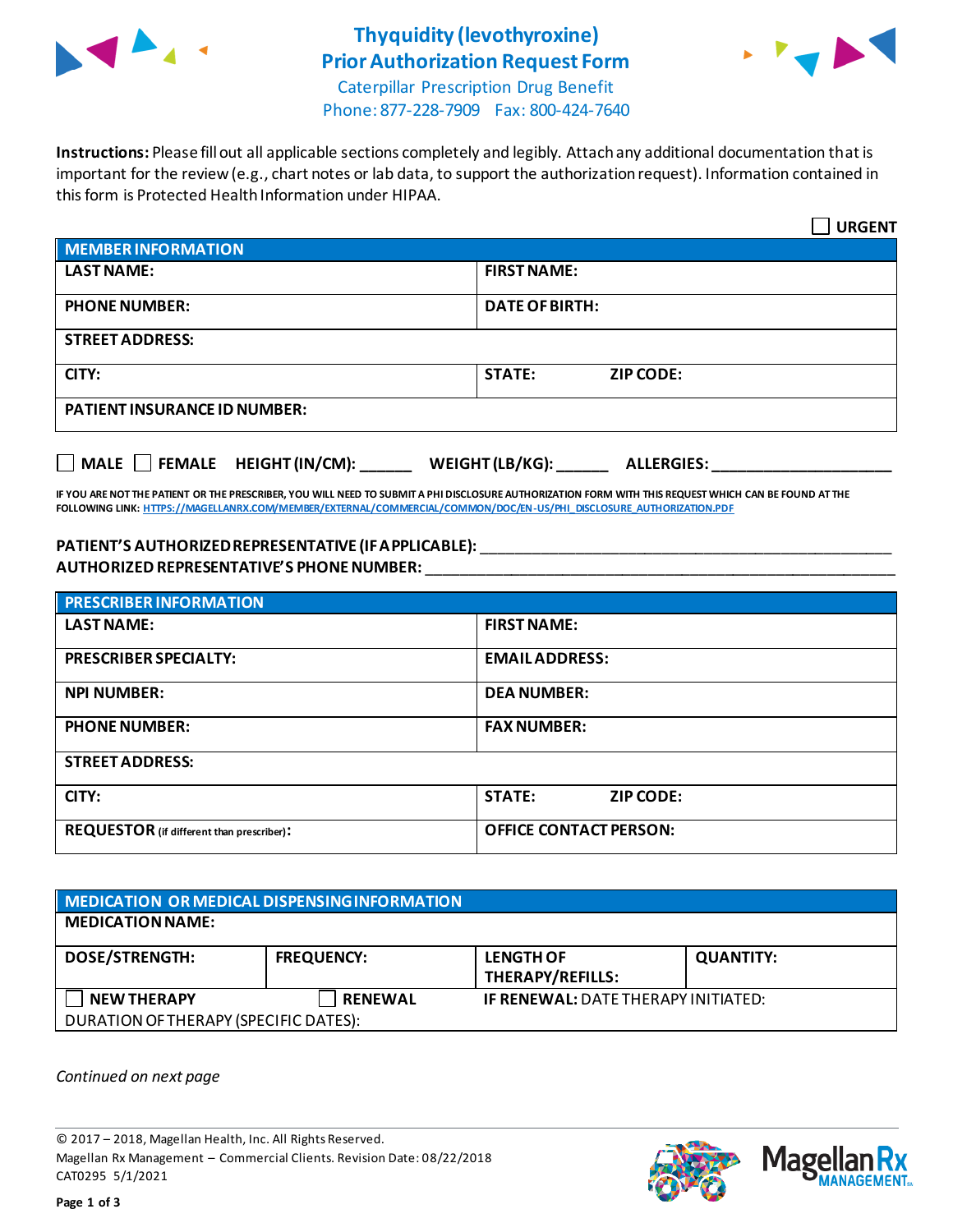

### **Thyquidity (levothyroxine) Prior Authorization Request Form**

Caterpillar Prescription Drug Benefit Phone: 877-228-7909 Fax: 800-424-7640



| MEMBER'S LAST NAME: ______________________________                                                                                                                                                                                                                                                         | <b>MEMBER'S FIRST NAME:</b>                                                                                        |                                                       |  |
|------------------------------------------------------------------------------------------------------------------------------------------------------------------------------------------------------------------------------------------------------------------------------------------------------------|--------------------------------------------------------------------------------------------------------------------|-------------------------------------------------------|--|
|                                                                                                                                                                                                                                                                                                            | 1. HAS THE PATIENT TRIED ANY OTHER MEDICATIONS FOR THIS CONDITION?   YES (if yes, complete below)     NO           |                                                       |  |
| <b>MEDICATION/THERAPY (SPECIFY</b><br>DRUG NAME AND DOSAGE):                                                                                                                                                                                                                                               | <b>DURATION OF THERAPY (SPECIFY</b><br>DATES):                                                                     | <b>RESPONSE/REASON FOR</b><br><b>FAILURE/ALLERGY:</b> |  |
|                                                                                                                                                                                                                                                                                                            |                                                                                                                    |                                                       |  |
|                                                                                                                                                                                                                                                                                                            |                                                                                                                    |                                                       |  |
| <b>2. LIST DIAGNOSES:</b>                                                                                                                                                                                                                                                                                  |                                                                                                                    | <b>ICD-10:</b>                                        |  |
| $\Box$ Thyroid replacement                                                                                                                                                                                                                                                                                 |                                                                                                                    |                                                       |  |
| □ Other diagnosis: ____________________ICD-10__________________________________                                                                                                                                                                                                                            |                                                                                                                    |                                                       |  |
| 3. REQUIRED CLINICAL INFORMATION: PLEASE PROVIDE ALL RELEVANT CLINICAL INFORMATION TO SUPPORT A                                                                                                                                                                                                            |                                                                                                                    |                                                       |  |
| PRIOR AUTHORIZATION.                                                                                                                                                                                                                                                                                       |                                                                                                                    |                                                       |  |
| <b>Clinical Information:</b>                                                                                                                                                                                                                                                                               |                                                                                                                    |                                                       |  |
| trial? $\Box$ Yes $\Box$ No                                                                                                                                                                                                                                                                                | Is this drug being prescribed to this patient as part of a treatment regimen specified within a sponsored clinical |                                                       |  |
|                                                                                                                                                                                                                                                                                                            |                                                                                                                    |                                                       |  |
| <b>Initial Request:</b>                                                                                                                                                                                                                                                                                    |                                                                                                                    |                                                       |  |
| Does the patient have difficulty swallowing? $\Box$ Yes $\Box$ No Please submit documentation.                                                                                                                                                                                                             |                                                                                                                    |                                                       |  |
| Is patient using any other tablets or capsules, not including sprinkle capsules? $\Box$ Yes $\Box$ No                                                                                                                                                                                                      |                                                                                                                    |                                                       |  |
| Does the patient have an enteral feeding tube? $\Box$ Yes $\Box$ No                                                                                                                                                                                                                                        |                                                                                                                    |                                                       |  |
|                                                                                                                                                                                                                                                                                                            |                                                                                                                    |                                                       |  |
| <b>Reauthorization Request:</b>                                                                                                                                                                                                                                                                            |                                                                                                                    |                                                       |  |
| Is the patient using any other tablets or capsules? $\Box$ Yes $\Box$ No                                                                                                                                                                                                                                   |                                                                                                                    |                                                       |  |
| Are there any other comments, diagnoses, symptoms, medications tried or failed, and/or any other information the                                                                                                                                                                                           |                                                                                                                    |                                                       |  |
| physician feels is important to this review?                                                                                                                                                                                                                                                               |                                                                                                                    |                                                       |  |
|                                                                                                                                                                                                                                                                                                            |                                                                                                                    |                                                       |  |
|                                                                                                                                                                                                                                                                                                            |                                                                                                                    |                                                       |  |
| Please note: Not all drugs/diagnosis are covered on all plans. This request may be denied unless all required                                                                                                                                                                                              |                                                                                                                    |                                                       |  |
| information is received.                                                                                                                                                                                                                                                                                   |                                                                                                                    |                                                       |  |
|                                                                                                                                                                                                                                                                                                            |                                                                                                                    |                                                       |  |
| ATTESTATION: I attest the information provided is true and accurate to the best of my knowledge. I understand that                                                                                                                                                                                         |                                                                                                                    |                                                       |  |
| the Health Plan, insurer, Medical Group or its designees may perform a routine audit and request the medical<br>information necessary to verify the accuracy of the information reported on this form.                                                                                                     |                                                                                                                    |                                                       |  |
|                                                                                                                                                                                                                                                                                                            |                                                                                                                    |                                                       |  |
|                                                                                                                                                                                                                                                                                                            | Prescriber Signature or Electronic I.D. Verification: National Control of Control of the Control of The Control    | Date:                                                 |  |
|                                                                                                                                                                                                                                                                                                            |                                                                                                                    |                                                       |  |
| <b>CONFIDENTIALITY NOTICE:</b> The documents accompanying this transmission contain confidential health information that is legally privileged. If<br>you are not the intended recipient, you are hereby notified that any disclosure, copying, distribution, or action taken in re liance on the contents |                                                                                                                    |                                                       |  |
| of these documents is strictly prohibited. If you have received this information in error, please notify the sender immediately (via return FAX)<br>and arrange for the return or destruction of these documents.                                                                                          |                                                                                                                    |                                                       |  |
|                                                                                                                                                                                                                                                                                                            |                                                                                                                    |                                                       |  |

© 2017 – 2018, Magellan Health, Inc. All Rights Reserved. Magellan Rx Management – Commercial Clients. Revision Date: 08/22/2018 CAT0295